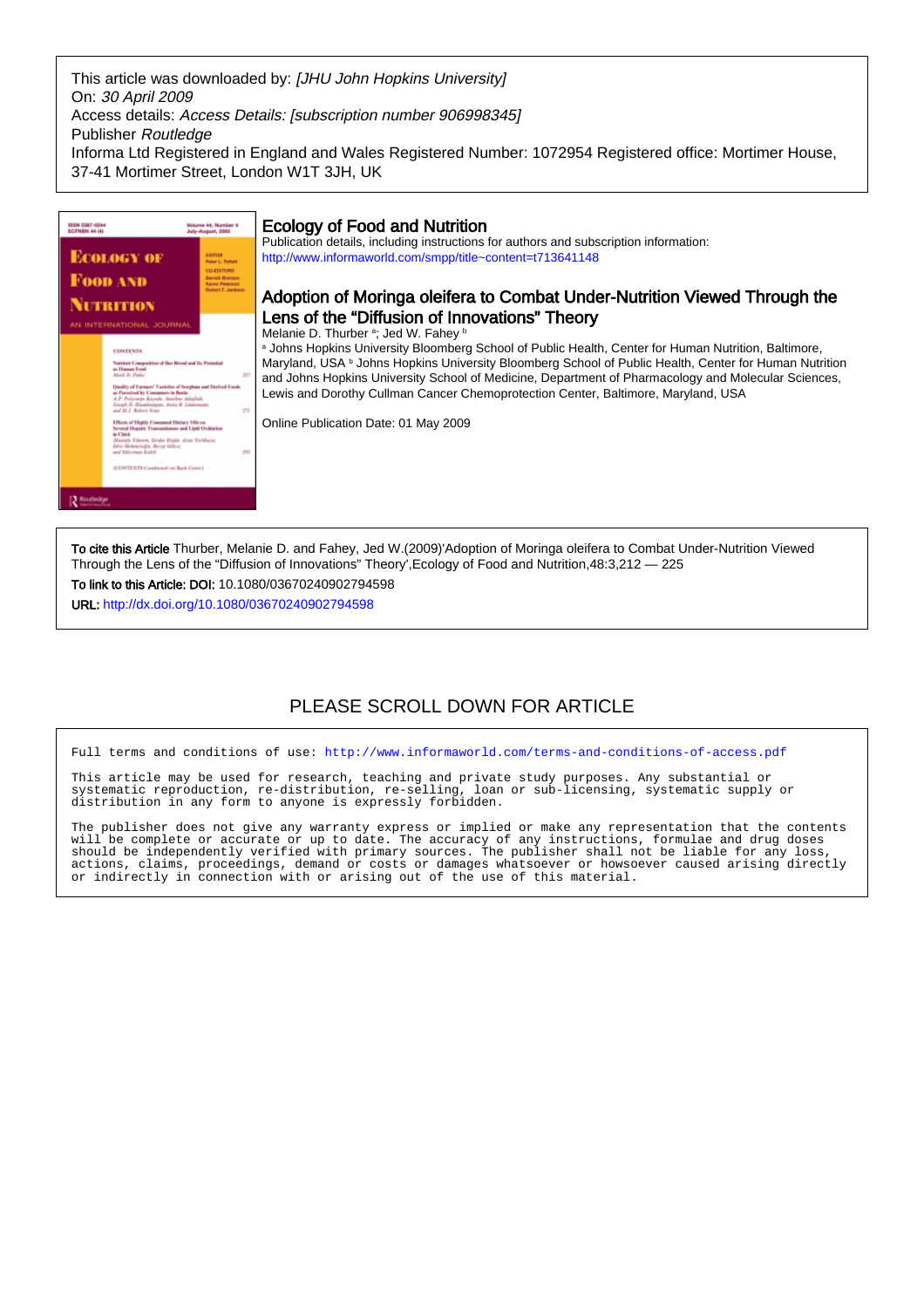*Ecology of Food and Nutrition*, 48:212–225, 2009 Copyright © Taylor & Francis Group, LLC ISSN: 0367-0244 print/1543-5237 online DOI: 10.1080/03670240902794598



# GEFN 0367-0244 1543-5237Ecology of Food and Nutrition, Vol. 48, No. 3, March 2009: pp. 1–24 Nutrition**Adoption of** *Moringa oleifera* **to Combat Under-Nutrition Viewed Through the Lens of the "Diffusion of Innovations" Theory**

*MELANIE D. THURBER* 

*Johns Hopkins University Bloomberg School of Public Health, Center for Human Nutrition, Baltimore, Maryland, USA*

JED W. FAHEY

*Johns Hopkins University Bloomberg School of Public Health, Center for Human Nutrition and Johns Hopkins University School of Medicine, Department of Pharmacology and Molecular Sciences, Lewis and Dorothy Cullman Cancer Chemoprotection Center, Baltimore, Maryland, USA*

Moringa oleifera*, an edible tree found worldwide in the dry tropics, is increasingly being used for nutritional supplementation. Its nutrient-dense leaves are high in protein quality, leading to its widespread use by doctors, healers, nutritionists and community leaders, to treat under-nutrition and a variety of illnesses. Despite the fact that no rigorous clinical trial has tested its efficacy for treating under-nutrition, the adoption of* M. oleifera *continues to increase. The "Diffusion of innovations theory" describes well, the evidence for growth and adoption of dietary* M. oleifera *leaves, and it highlights the need for a scientific consensus on the nutritional benefits.*

*KEYWORDS diffusion of innovations theory,* Moringa oleifera*, nutrient supplement*

#### BACKGROUND

Over 143 million children under the age of 5 in developing countries were undernourished in 2006 (UNICEF, 2007). Food insecurity, lack of access to

Address correspondence to Jed W. Fahey, Johns Hopkins University School of Medicine, Department of Pharmacology and Molecular Sciences, Lewis and Dorothy Cullman Cancer Chemoprotection Center, 725 N. Wolfe St., 406 WBSB, Baltimore, MD 21205-2185, USA. E-mail: jfahey@jhmi.edu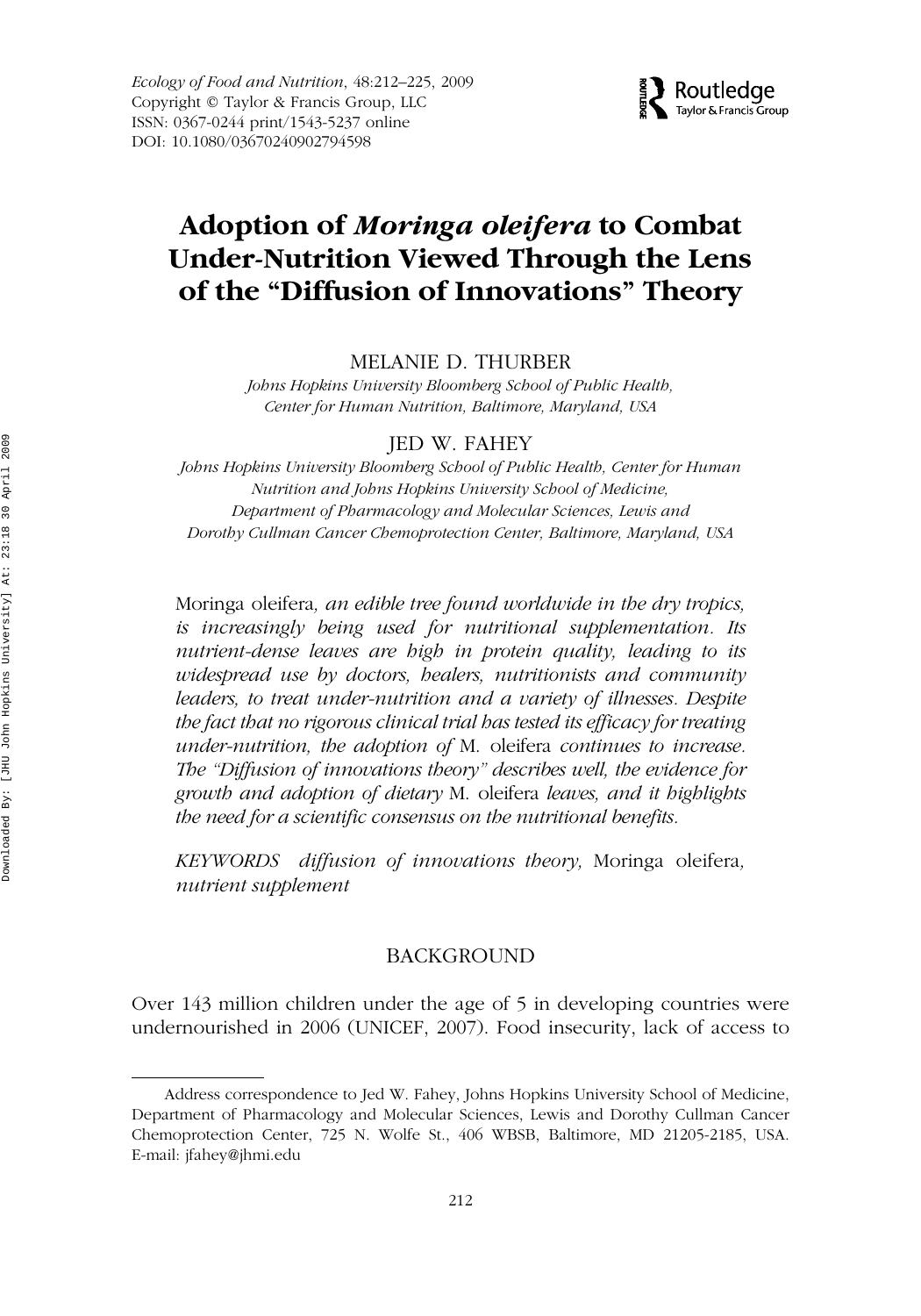health care (including international food aid), and social, cultural, and economic class, all play a major role in explaining the prevalence of undernutrition (West et al., 2006). The regions most burdened by under-nutrition, (in Africa, Asia, Latin America, and the Caribbean) all share the ability to grow and utilize an edible plant, *Moringa oleifera,* commonly referred to as "The Miracle Tree" (Palada, 1996; Fuglie, 1999). For hundreds of years, traditional healers have prescribed different parts of *M. oleifera* for treatment of skin diseases, respiratory illnesses, ear and dental infections, hypertension, diabetes, cancer treatment, water purification, and have promoted its use as a nutrient dense food source (Anwar et al., 2007; Castellón and González, 1996; Fahey, 2005; Fuglie, 1999). The leaves of *M. oleifera* have been reported to be a valuable source of both macro- and micronutrients and it is now found growing within tropical and subtropical regions worldwide, congruent with the geographies where its nutritional benefits are most needed.

Anecdotal evidence of benefits from *M. oleifera* has fueled a recent increase in adoption of and attention to its many healing benefits (Fahey, 2005), specifically the high nutrient composition of the plant's leaves and seeds. Trees for Life, an NGO based in the United States has promoted the nutritional benefits of Moringa around the world, and their nutritional comparison has been widely copied and is now taken on faith by many: "Gram for gram fresh leaves of *M. oleifera* have 4 times the vitamin A of carrots, 7 times the vitamin C of oranges, 4 times the calcium of milk, 3 times the potassium of bananas, ¾ the iron of spinach, and 2 times the protein of yogurt" (Trees for Life, 2005). Other NGOs that have been active in promoting the use of *M. oleifera* include, but are not limited to: ECHO (Florida, USA), Church World Service (Indiana, USA), GIANT (Georgia, USA), Helen Keller International (Guinea), and Santé et Nature (Congo).

Feeding animals *M. oleifera* leaves results in both weight gain and improved nutritional status (Hunter and Stewart, 1993; Castellon & Gonzalez, 1996; Rocha & Mendieta, 1998; Nambiar and Seshadri, 2001; Sarwatt et al., 2004; Reyes-Sanchez et al., 2005; Kakengi et al., 2007). However, scientifically robust trials testing its efficacy for undernourished human beings have not yet been reported. If the wealth of anecdotal evidence (not cited herein) can be supported by robust clinical evidence, countries with a high prevalence of under-nutrition might have at their fingertips, a sustainable solution to some of their nutritional challenges.

What started as traditional practice and knowledge is being disseminated by international aid agencies, health care workers, and the private sector, to educate people around the world as a sustainable innovation to combat under-nutrition including micronutrient deficiencies. The "Diffusion of Innovations" theory explains the recent increase in *M. oleifera* adoption by various international organizations and certain constituencies within undernourished populations in the same manner as it has been so useful in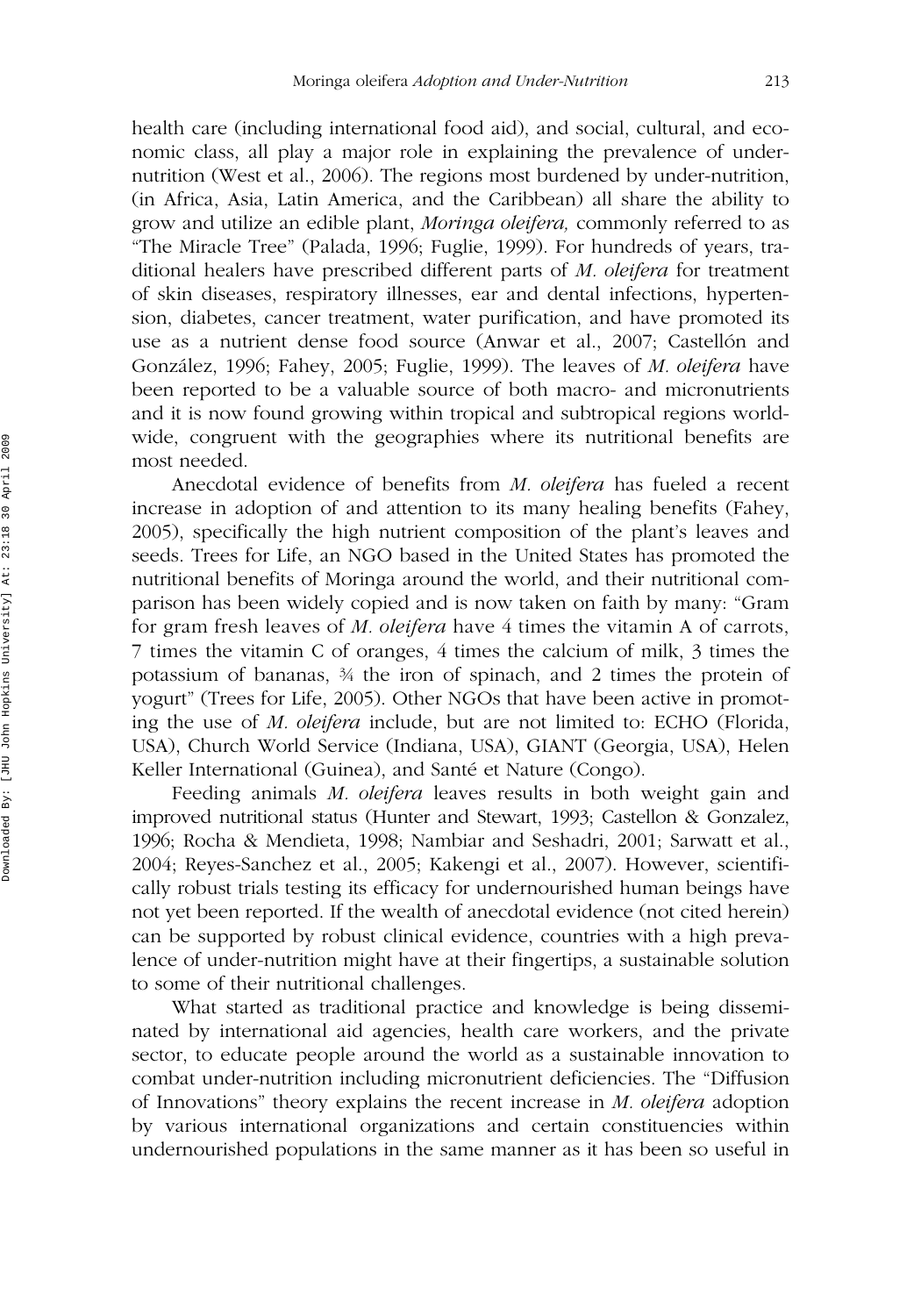

**FIGURE 1** Diffusion of innovations theory and evidence for *Moringa oleifera* adoption.

explaining the adoption of many of the innovative agricultural practices in the 1940–1960s (Dearing, 2008).

"Diffusion is the process by which an innovation is communicated through certain channels over time among the members of a social system . . . it is a kind of social change" (Rogers, 1983). A sigmoidal curve (Figure 1), illustrates the adoption process starting with innovators (traditional healers in the case of *M. oleifera*), who communicate and influence early adopters, (international organizations), who then broadcast over time new information on *M. oleifera* adoption, in the wake of which adoption rate steadily increases. To date, over 1100 people are studying, growing, using, or implementing *M. oleifera* programs (MoringaNews, 2008). According to Rogers (1983), the rate of adoption and possibilities of over-adoption can be predicted using 5 characteristics of a new innovation. In order for *M. oleifera* to be adopted and for its widespread use to be promoted, evidence must be provided for the following 5 attributes: *relative advantage*, *compatibility*, *complexity*, *observability*, and *trialability.* We describe these attributes in context, and provide the evidence pertinent to Moringa consumption, in the following sections.

#### Relative Advantage

*Relative advantage is the extent to which an innovation is perceived as being better or more useful than the idea it supersedes* (Rogers, 1983). International food supplement programs (e.g., feeding centers and delivery of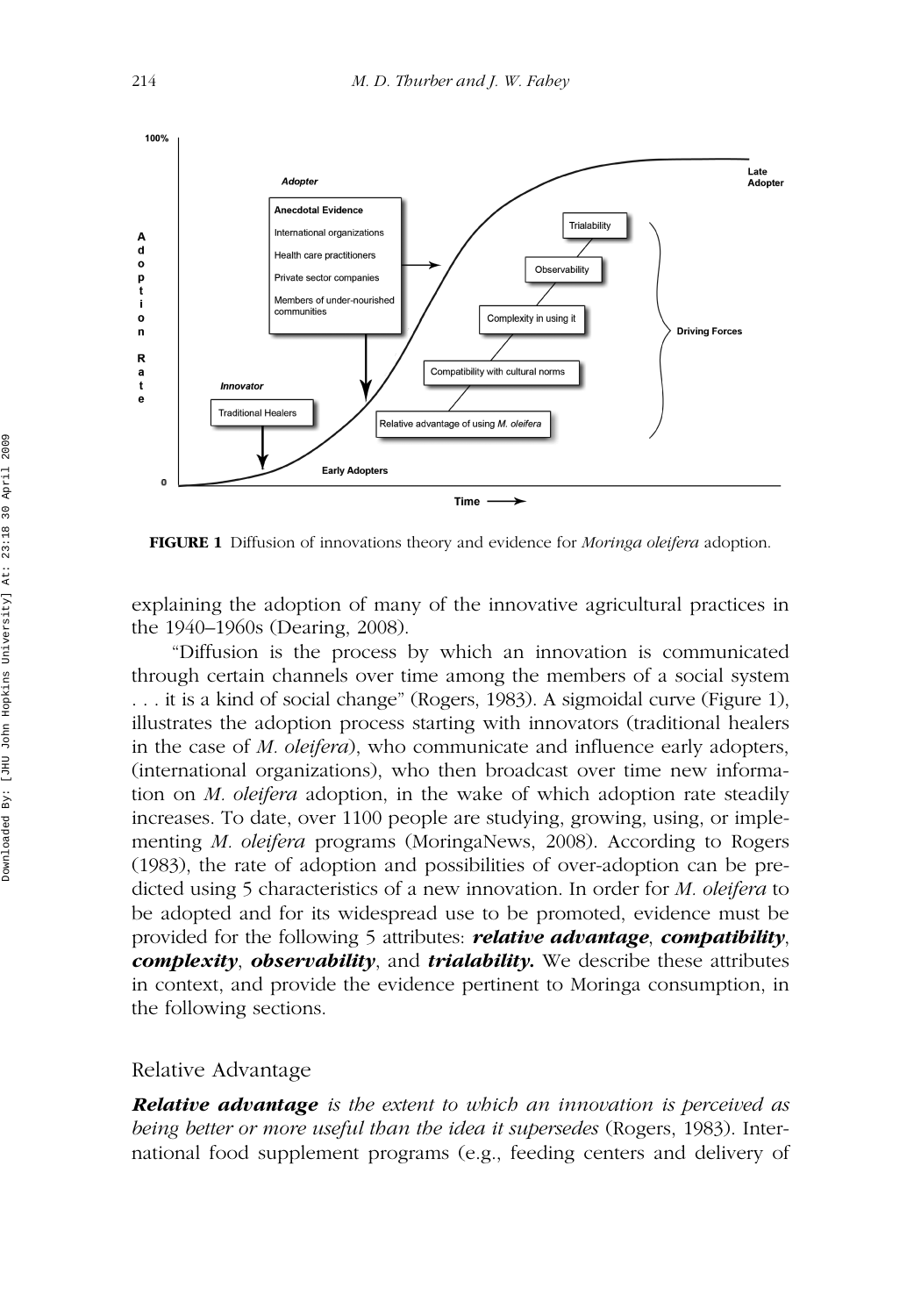industrially produced macro- and micronutrients) are highly effective in addressing under-nutrition in developing countries. However, a locally produced food-based approach such as adding *M. oleifera* leaves or powder to a local diet is arguably even more advantageous. Not only are the leaves nutrient-dense (Dhar and Gupta, 1982; D'Souza and Kulkarni, 1993; Seshadri and Nambiar, 2003; Trees for Life, 2005; Broin, 2006) the plant also provides individual households and agricultural societies a sustainable food source and possible microfinance opportunities (Nautiyal and Venkataraman, 1987). Though the benefits of *M. oleifera* are manifold, the primary advantage discussed herein is for undernourished populations to adopt *M. oleifera* for its nutritional benefits since it is rich in a variety of macro- and micronutrients and essential amino acids (see Table 1).

While the reported nutrient content of *M. oleifera* leaves, both fresh, and in powdered form, appears promising in terms of a nutritional supplement, an understanding of the bioavailability of these nutrients is limited to vitamins A and B and calcium. *M. oleifera* is one of the richest natural sources of  $\beta$ -carotene or provitamin A (Kumar, 2004), thus prompting much research interest in India. *b*-carotene and lutein from *M. oleifera* leaves in India was found to be highly bioavailable in an *in vitro* model (Pullakhandam and Failla, 2007). Using a rat model, the comparative bioavailability of *b*-carotene in fresh and dried *M. oleifera* leaves was evaluated by Nambiar and Seshadri (2001). Rats receiving *M. oleifera* leaves increased their food intake and weight gain compared to rats given either synthetic vitamin A or vitamin A adequate diets. Though synthetic vitamin A fed rats had the highest serum and liver vitamin A levels, the *M. oleifera* fed rats had significantly higher serum and liver vitamin A levels than at baseline.

The bioavailability of thiamine, riboflavin and niacin from dried *M. oleifera* leaves was evaluated in six 17-20 year old subjects in India. Subjects were given a series of experimental curry-based diets with leaves of trees noted for their contents of thiamine, riboflavin, and niacin (Girija et al., 1982). Diets containing *M. oleifera* leaves resulted in urinary excretion of 11.72% of thiamine, 10.78% of riboflavin, and 9.44% of niacin intake, leading the authors to conclude that this equated to bioavailability.

Dried *M. oleifera* leaves are high in calcium but also contain substantial quantities of oxalic acid, which interferes with the absorption of calcium. Rats were fed calcium-rich diets containing: (a) 15 g dried *M. oleifera* leaf powder, (b) 30 g milk powder, or (c) 4 g dried kilkeerai (*Amaranthus tricolor*) leaf powder per 100 g of basal diet. The calcium contents of the *M. oleifera* leaf diet and the milk diet were the same (ca. 635 mg per 100 g of diet), but the *M. oleifera* leaves had 160 mg oxalates per 100 g diet. Although milk did provide for the best absorption and retention of calcium, 73% of the calcium provided by *M. oleifera* was absorbed and 59% was retained, thus providing a good alternative or ancillary source of calcium when milk is not available (Pankaja and Prakash, 1994).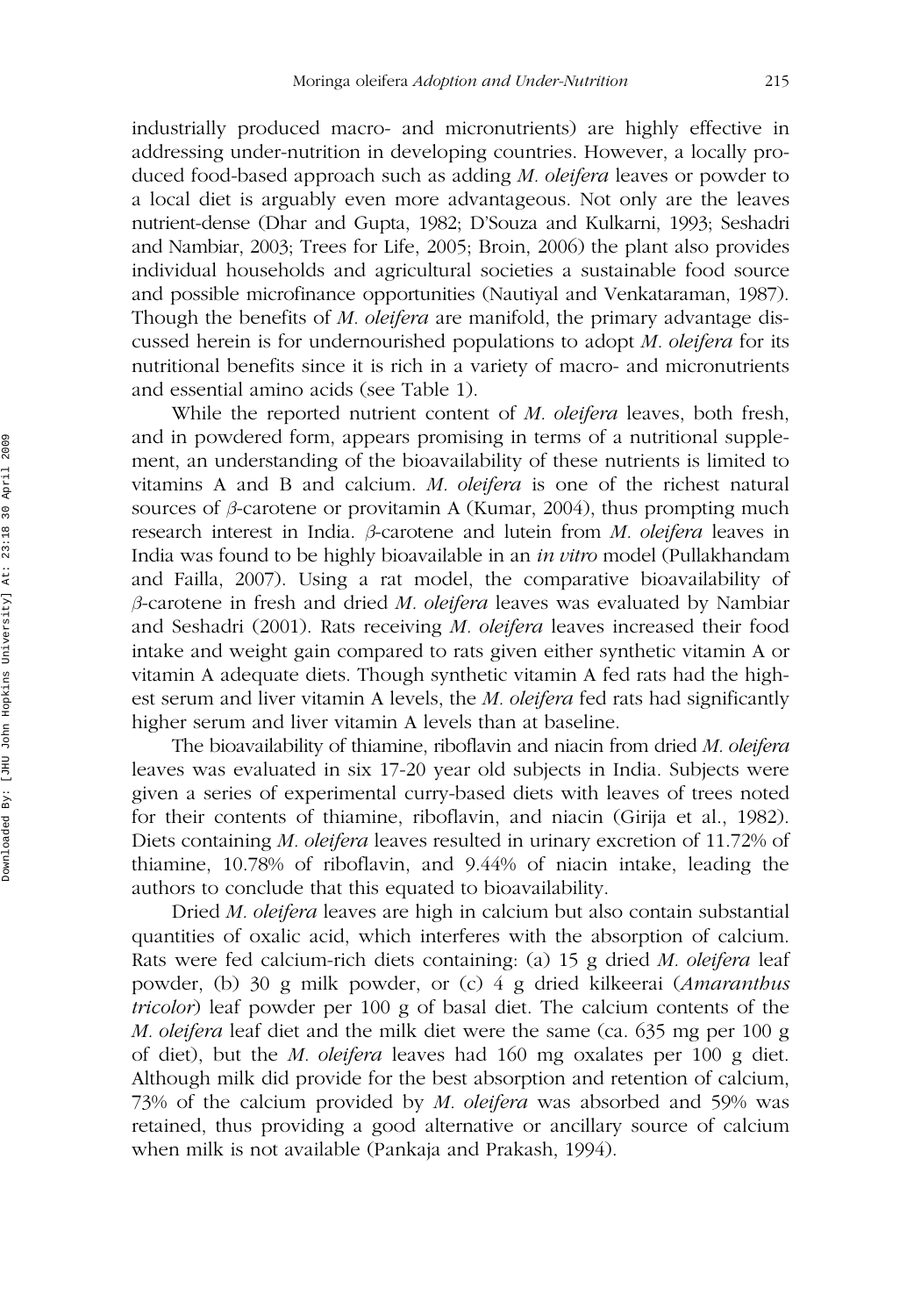|                                    | Fresh leaves <sup>a</sup><br>(value/100g edible<br>portion) | Dried leaves <sup>b</sup><br>$\left(\text{value}/24\text{g}\right)$ = 3tbsp]<br>edible portion) | RDA for healthy<br>children age<br>$1-8$ years old <sup>c</sup> |
|------------------------------------|-------------------------------------------------------------|-------------------------------------------------------------------------------------------------|-----------------------------------------------------------------|
| Calories                           | 92 cal                                                      | 49 cal                                                                                          |                                                                 |
| Macronutrients                     |                                                             |                                                                                                 |                                                                 |
| Protein                            | $6.70$ g                                                    | $6.5$ g                                                                                         | $13 - 19g/day$                                                  |
| Fat                                | 1.70 <sub>g</sub>                                           | $0.55$ g                                                                                        | $30-40$ g/day                                                   |
| Carbohydrates                      | $12.5$ g                                                    | 9.2 <sub>g</sub>                                                                                | $130 \text{ g/day}$                                             |
| Micronutrients                     |                                                             |                                                                                                 |                                                                 |
| Carotene (Vitamin A)               | $6.78 \text{ mg}$                                           | $4.54 \text{ mg}$                                                                               | $-3-4$ mg/day                                                   |
| Thiamin (B1)                       | $0.06$ mg                                                   | $0.63$ mg                                                                                       | $.5 - .6$ mg/day                                                |
| Riboflavin (B2)                    | $0.05$ mg                                                   | $4.92$ mg                                                                                       | $-5-6$ mg/day                                                   |
| Niacin (B3)                        | $0.8$ mg                                                    | $1.97$ mg                                                                                       | $6 - 8$ mg/day                                                  |
| Vitamin C                          | $220 \text{ mg}$                                            | $4.15$ mg                                                                                       | $15-25$ mg/day                                                  |
| Calcium                            | 440 mg                                                      | $480.72 \text{ mg}$                                                                             | 500-800 mg/day**                                                |
| Copper                             | $0.07$ mg                                                   | $0.14$ mg                                                                                       | 340-440 mg/day                                                  |
| Fiber                              | 0.90 g                                                      | $4.61$ g                                                                                        | 19–25 g/day**                                                   |
| <b>Iron</b>                        | $0.85$ mg                                                   | 6.77 mg                                                                                         | $7-10$ mg/day                                                   |
| Magnesium                          | $42 \text{ mg}$                                             | 88.32 mg                                                                                        | 80-130 mg/day                                                   |
| Phosphorus                         | $70$ mg                                                     | $48.96$ mg                                                                                      | $460 - 500$ mg/day                                              |
| Potassium                          | .26 <sub>g</sub>                                            | $0.32$ g                                                                                        | 3.0–3.8 $g/day**$                                               |
| Zinc                               | $0.16$ mg                                                   | .79 mg                                                                                          | $3-5$ mg/day                                                    |
| Essential Amino Acids <sup>d</sup> |                                                             |                                                                                                 |                                                                 |
| Histidine                          | 149.8 mg                                                    | 147.12 mg                                                                                       | $8 \text{ mg/g}$ protein                                        |
| Isoleucine                         | 299.6 mg                                                    | $198 \text{ mg}$                                                                                | 25 mg/g protein                                                 |
| Leucine                            | 492.2 mg                                                    | $468$ mg                                                                                        | 55 mg/g protein                                                 |
| Lysine                             | 342.4 mg                                                    | $318 \text{ mg}$                                                                                | $51 \text{ mg/g}$ protein                                       |
| Methionine + Cysteine              | $117.7 \text{ mg}$                                          | 84 mg                                                                                           | $25 \text{ mg/g}$ protein                                       |
| Phenylalanine Tyrosine             | 310.3 mg                                                    | 333.12 mg                                                                                       | $47 \text{ mg/g protein}$                                       |
| Threonine                          | 117.7 mg                                                    | 285.12 mg                                                                                       | $27 \text{ mg/g}$ protein                                       |
| Tryptophan                         | $107$ mg                                                    | $102$ mg                                                                                        | $7 \text{ mg/g}$ protein                                        |
| Valine                             | 374.5 mg                                                    | 255.12 mg                                                                                       | $32 \text{ mg/g}$ protein                                       |

**TABLE 1** Table of *Moringa Oleifera* Leaf Nutrient Composition and Nutrient RDAs\* (Trees for Life 2005, The National Academies Press 2002, 2004, 2005)

a Trees for Life (2005) reported *M. oleifera* fresh leaf content from Gopalan et al. (1971).

b Trees for Life (2005) reported *M. oleifera* dried leaf nutrient content from Fuglie (2001).

c Recommended Daily Allowance (RDA) values are given as an estimate of what an individual's recommended intake should be. For the purpose of this paper, these values should be interpreted as a general comparison of leaf content to what an average healthy child should intake. Source: Food and Nutrition Board, Institute of Medicine, National Academy of Sciences Dietary Reference Intake database (2002). <sup>d</sup>Gopalan et al. (1971) originally expressed amino acid content per g N, and have been converted to mg per 100g leaves.

\*Leaf nutrient composition will vary depending on the geographic region the leaves are sampled from and the type of analysis used. This table acts to give a general idea of the nutrient content of the leaves. \*\*Represents Adequate Intake (AI) for an individual.

Conventional macro- and micronutrient supplements have well-proven efficacy, and *M. oleifera* is likely not a suitable replacement for these nutrient dense supplements. However, it is a *sustainable* and *economically* **sound** nutrient-rich food option for populations who suffer from chronic or seasonal micro- and macronutrient deficiencies. The *M. oleifera* tree costs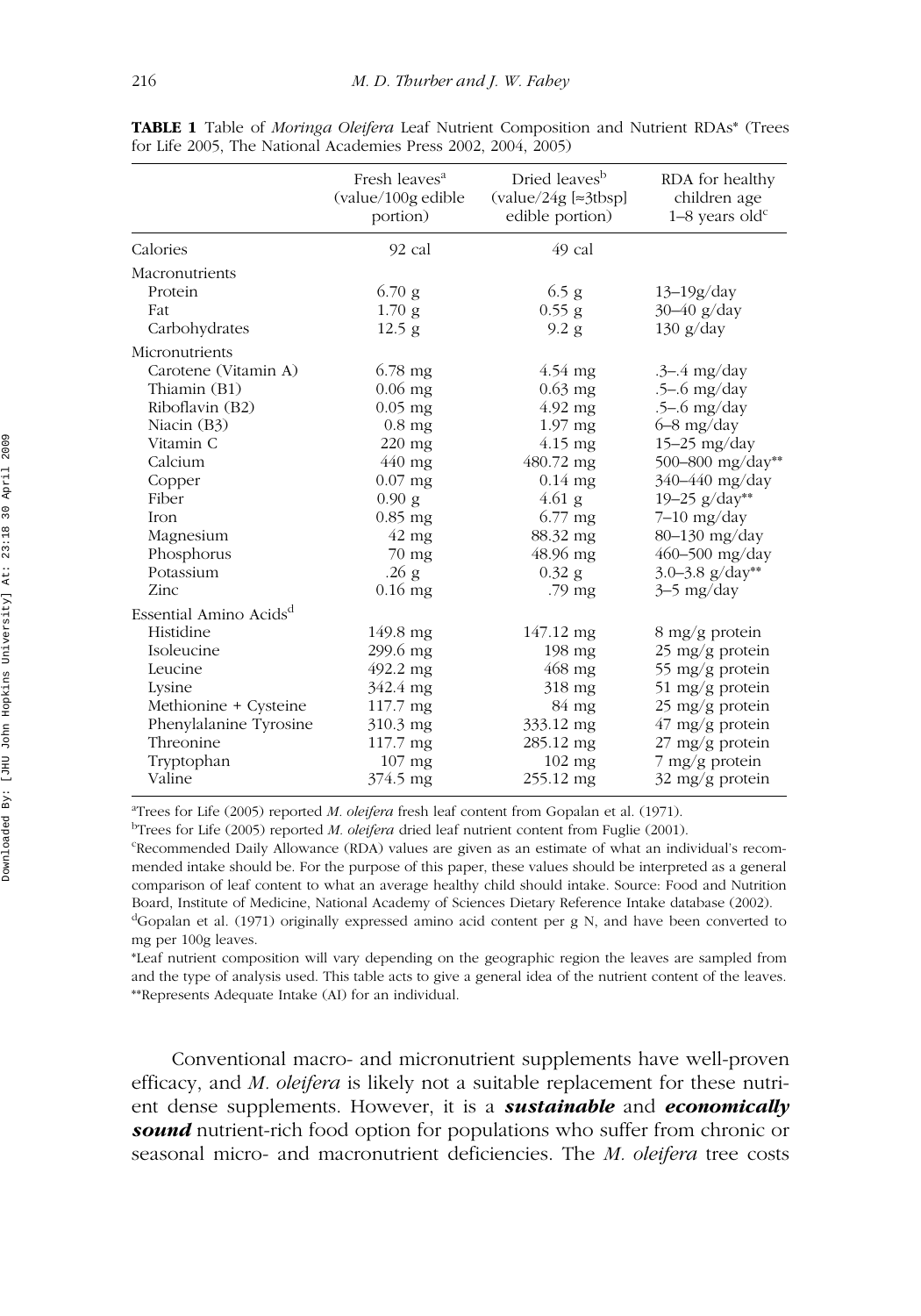little to plant – in fact aid agencies who are working with *M. oleifera* often donate seeds, and individuals can easily grow, maintain and utilize the tree provided they are not in high-density urban centers. Comparisons have been made with other nutrient-dense leafy vegetables in Niger (Sena et al., 1998) and in Nigeria (Barminas et al., 1998). No other plant, whose nutritional profile compares favorably with that of *M. oleifera*, appears able to match its combination of overall utility, micro- and macronutrient composition, rapid growth habit, high yield leaf production, and survival in harsh climates. This strongly suggests that *M. oleifera* is a unique pan-tropical dietary plant.

#### Compatibility

*Compatibility, in the context of the diffusion of innovations theory, is a measure of how well an innovation is consistent with existing social and cultural practices, if it is likeable, and if it meets the needs of potential adopters* (Rogers, 1983). Intake of wild plants as food and medicine lies at the foundation of many traditional healing systems. Many traditional agricultural societies rely heavily on edible wild plants to provide important energy and micronutrients throughout the year (Grivetti and Ogle, 2000). A study of dietary intake in the Usumbara Mountains of Tanzania found that wild vegetables accounted for over 80% of all leafy vegetables consumed. These wild vegetables were primary ingredients of side dishes to staple foods in 25–43% of meals (Fleuret, 1979). In more recent studies of local African diets, approximately half of vegetables consumed were from wild sources and they were used as major micronutrient sources especially in times of drought and famine (Uiso and Johns, 1996; Lockett et al., 2000; Grivetti and Ogle, 2000). Food trends show that the use of plants which once offered important flavor, texture satisfaction, and supplied essential nutrients has declined so much in recent years that now 80% of total dietary intake globally comes from: 8 cereals (barley, maize, millet, rice, rye, sorghum, sugar cane and wheat) and 4 tubers (cassava, potato, sweet potato and yam) (Grivetti & Ogle, 2000). This poses potential barriers to nutritional security in developing country regions by: decreasing variety and biodiversity of dietary intake, increasing the possibility of a cereal virus or parasite attacking these grains and causing worldwide famine, and declining promotion of dietary and nutrition knowledge due to lack of food variation (Grivetti and Ogle, 2000). Adopting *M. oleifera* remains consistent with the use of green leafy plant sources and re-introduces diversity along with knowledge of local nutritious plant sources into the diet and the culture.

Acceptance of *M. oleifera* as a nutritional supplement or a food additive in undernourished populations is compatible in those cultures that currently use green leafy plant sources in traditional dishes. Rural populations, and those populations who rely heavily on subsistence farming, may find using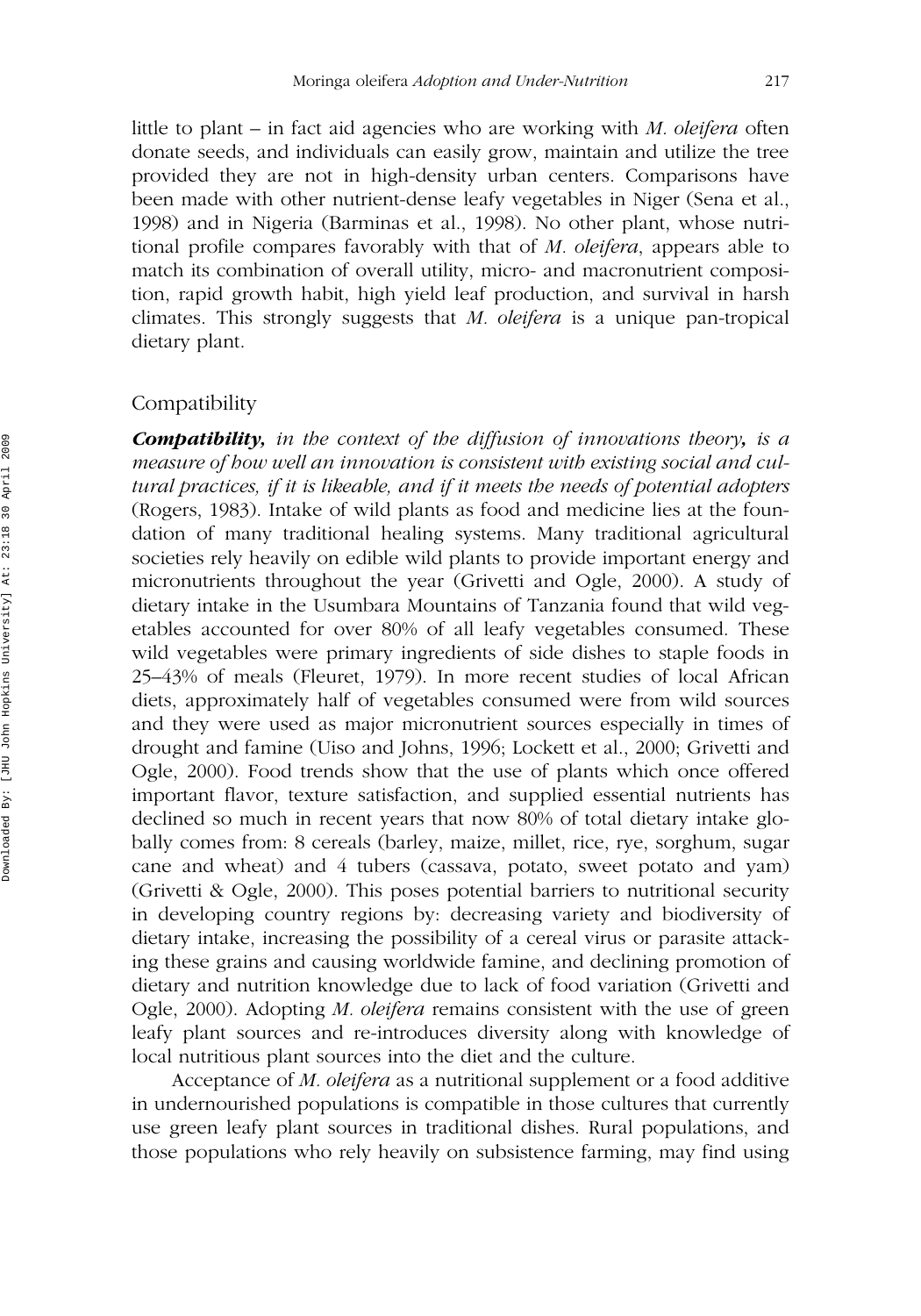*M. oleifera* leaves more compatible than purchasing non-locally produced food. Because households can produce their own *M. oleifera* or find it in local markets, they are able to use it just as they would with other locally grown foods such as grains, legumes, root and/or tuber vegetables.

Traditional dishes around the world include green leafy plant sources which can be substituted or augmented with *M. oleifera* leaves. An Indian study evaluated food attitudes in children and infants, where they were given 30 g and 15 g respectively of *M. oleifera* leaves mixed with 10 g of legumes and the dish was found to be coarse and bitter (Gopaldas et al., 1973). In Malawi, 63% of households preferred *M. oleifera* leaves over commonly used pumpkin leaves (Babu, 2000). Nambiar et al. (2003) evaluated the feasibility and acceptability of *M. oleifera* leaf powder used in preschool meals prepared by staff at the Indian Integrated Child Development Scheme (ICDS). Forty children aged 1–5 years were given 5–7 g dried leaf powder added to their daily salty snack. Acceptability (gauged by facial expression, demand for food, and measurement of food left at the end of the meal), was no different than the acceptability of diet to a control group  $(n = 20)$  receiving the regular recipe (Nambiar et al., 2003). A similar acceptability trial utilized a panel of 12 women age 18–21 years old given traditional Indian recipes with 6–25 g freshly blanched *M. oleifera* leaves (Nambiar and Parnami, 2008). Pulse recipes that included 20 g of leaves, calculated to give the women 82.5% to 83.3% of their RDA for vitamin A, were the most acceptable. Other studies have demonstrated that peoples' taste perceptions of *M. oleifera* leaves varies from "tasteless" to "slightly bitter" depending on the geographic region from which the leaves come. Children given *M. oleifera* leaves in a variety of traditional Indian recipes revealed no specific like or dislike although mothers reported that children preferred having the leaves incorporated into the cereal-pulse dough which is used in several traditional dishes (Seshadri and Nambiar, 2003). In populations where traditional medicine is practiced and preferred, *M. oleifera* may likely be accepted as a way of treating under-nutrition. However, tradition does play a large role in adoption of certain food sources in which the use of *M. oleifera* leaves or other green leafy vegetables might be challenged.

### Complexity

*Complexity is the level to which the innovation is perceived to be difficult to understand or use* (Rogers, 1983). *M. oleifera* is relatively easy to obtain, grow, and use on a regular basis. The tree grows well in climates ranging from warm tropical at sea level, to sub tropical climates up to an altitude of 3000 feet (Palada and Chang, 2003). The maximum temperature for growth varies from 38 to 48°C and minimum temperature from –1 to 3°C. *M. oleifera* prefers sandy soil, though it grows in most soils other than stiff clay of shallow hilly soils (Nautiyal and Venkataraman, 1987; Palada and Chang, 2003).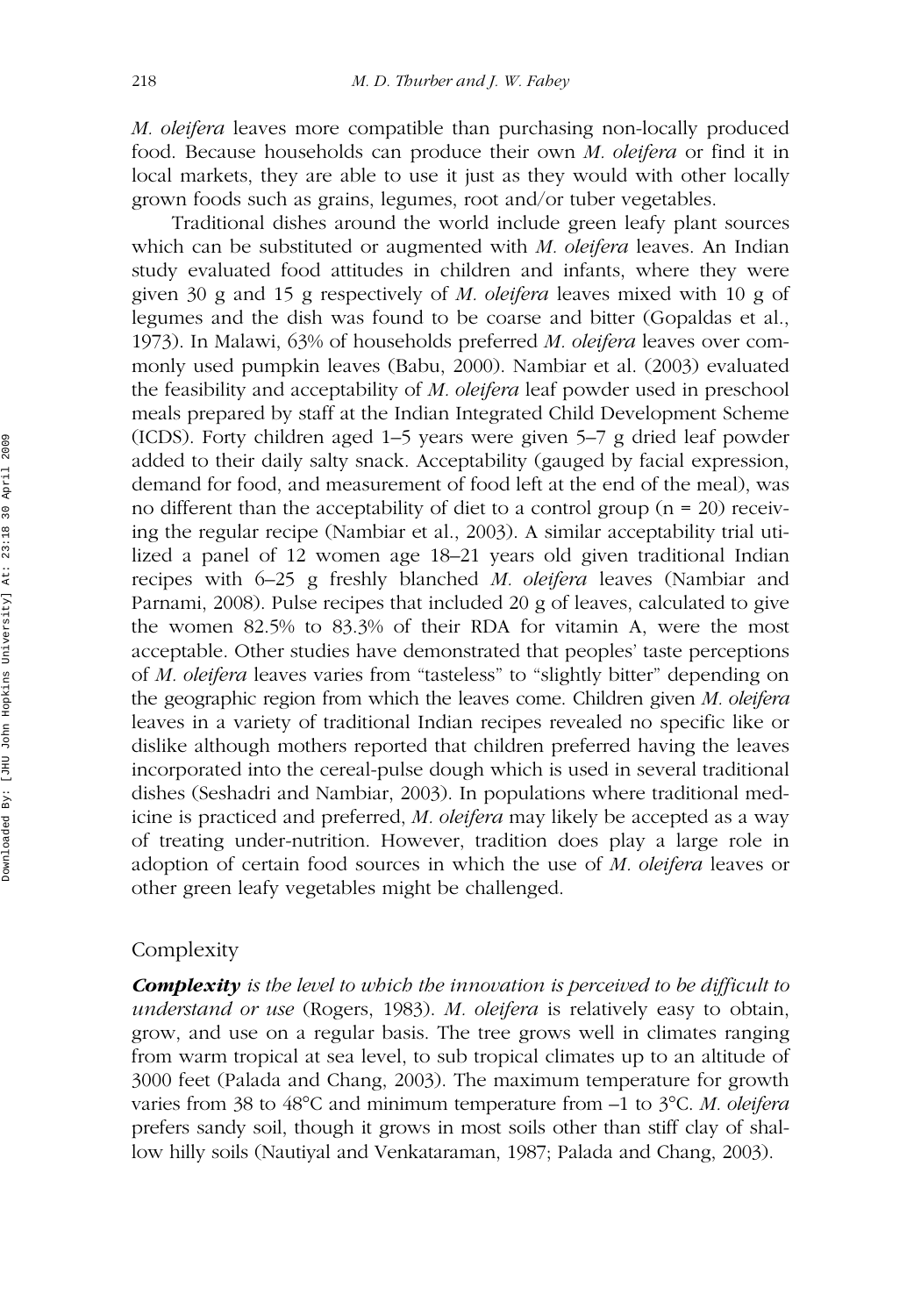*M. oleifera* can be grown from either seeds or from cuttings. Sprouting usually occurs within 2 weeks but can occur in rich soils in as little as 3 to 4 days. In 1 growing season, the tree can grow between 9 and 15 vertical feet. A full grown tree can be pruned to ground level and new shoots with leaves will emerge. Higher leaf production can be achieved if the trees are regularly pruned close to ground level (coppicing) or if individual shoots are regularly harvested. There is an extensive literature, not elaborated upon herein, on proper upkeep and care of *M. oleifera* (Palada and Chang, 2003; Price, 2007).

Once the leaves are harvested and cleaned, they can either be used fresh in meals or dried in the shade to be used at another time. In countries that suffer from annual drought or famine before harvest season, dried *M. oleifera* leaves can be made into a powder and used throughout the year. *M. oleifera* powder is made by crushing and sifting dried leaves. There have been studies on the retention of heat sensitive vitamins, such as vitamin A, during the drying and storage of *M. oleifera* leaves (Seshadri et al., 1997; Seshadri and Nambiar, 2003). For many rural agricultural societies storing grains is common practice (Lockett and Grivetti, 2000), and for many grains shade drying or blanching, is used prior to storage of the food source. Retention of total carotene,  $\beta$ -carotene, and ascorbic acid (vitamin C) was measured following storage for 0, 1, 2, and 3 months (Seshadri et al., 1997). Leaves that were blanched and sulfited compared to blanched-only leaves initially retained more total carotenes, *b*-carotene, and ascorbic acid but within about 3 months  $\beta$ -carotene levels were about half of original levels, with either method of drying. On the other hand, there were significant benefits of sulfiting on ascorbic acid retention.

Cooking with green leafy plant sources is relatively common, thus the overall complexity of using *M. oleifera* leaves should not deter adoption. However, proper cooking methods resulting in good nutrient retention can become complex. Three recipes of traditional Indian dishes using *M. oleifera* dried leaves were evaluated for retention of *b*-carotene. "Dhebra", a shallow fried cereal and *M. oleifera* leaf recipe, a steamed cereal and leaf recipe called "muthia", and "dal soup" a boiled pulse and leaf recipe were compared resulting in *b*-carotene retention per serving being: 69%, 73%, and 35% respectively (Seshadri et al., 1997). Recipes around the world that call for *M. oleifera* leaves often instruct to boil the leaves 1 to 3 times before the food is actually served (Fuglie, 1999). Boiling leaves can often degrade, inactivate, and eliminate heatsensitive vitamins such (e.g., vitamin A). As more people adopt *M. oleifera*, cooking methods need to be evaluated to ensure that correct information is being disseminated and adopters are benefiting from the leaves as expected.

#### **Observability**

*Observability is used to describe how well the results of the innovation can be seen and communicated to others* (Rogers, 1983). The observability factor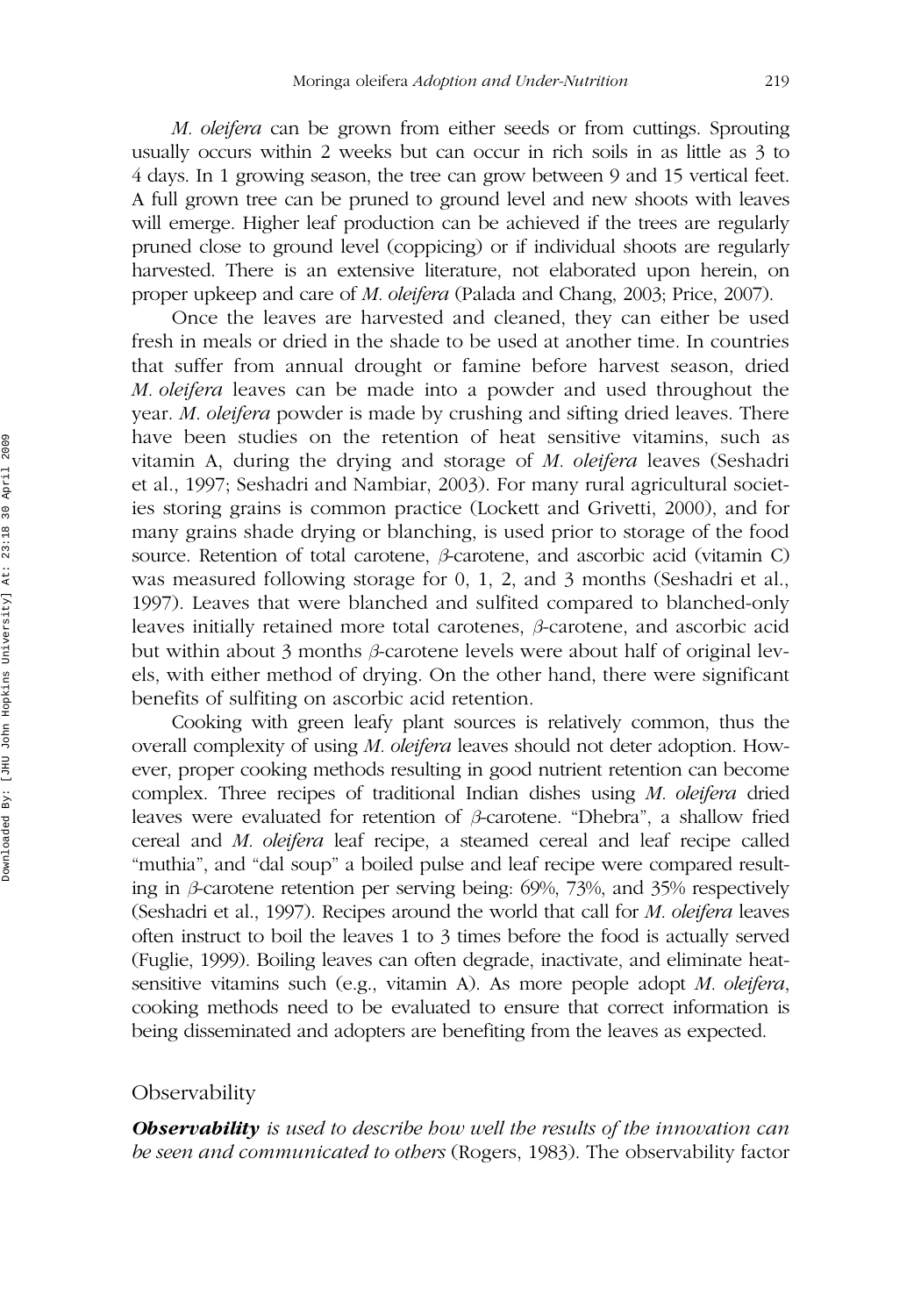of *M. oleifera* is perhaps the greatest driving force for people to adopt its use. Not only is the plant appearance unique and its rapid growth almost palpable, but now extensive anecdotal evidence strongly supports the dissemination of information and adoption of its use. Currently there are 1,182 members of the privately run organization that represents itself as "the global Moringa network" (MoringaNews, 2008). MoringaNews was started in 2002 to: "enhance communication and coordination between actors, to provide reliable and checked information to members of the network, and to undertake research when the information is lacking" (MoringaNews, 2008). Fully half of these members claim to be working with Moringa in a health/ nutrition capacity. Many of these members represent reputable international organizations and their local counterparts (the balance of governmental, non-governmental, and commercial entities), who are working in rural areas around the world to promote and disseminate knowledge of the benefits of *M. oleifera.* These campaigns are almost exclusively based upon personal testimonials and observation, fueled by traditional medicine knowledge.

In addition to international organizations, commercial retailers and private companies have used anecdotal evidence to promote and sell various products of *M. oleifera.* Among these products are oils extracted from seeds and leaves for skin and cosmetic purposes, in addition to capsules and beverages containing Moringa extracts that are promoted by some as vitamin- and nutrient-rich tonics, and [irresponsibly] as panaceas or miracle cures for a large variety of ailments.

#### Trialability

*Trialability, in the context of the diffusion of innovations theory, refers to the ability of an innovation to be experimented with* (Rogers, 1983). People around the world experiment with *M. oleifera* leaves on a daily basis, consuming it personally as a vitamin source, or providing it to friends and family members in the form of a beverage, a capsule, powder, and/or fresh leaves. Though trialable, *M. oleifera* has not been rigorously "proven" in the Western medical tradition. Because very few such studies have been completed, the use of *M. oleifera* for treatment of under-nutrition lacks a scientific base in clinical studies demonstrating either efficacy, or lack of toxicity. Furthermore, the studies that have been completed on nutrient content in various global regions are not fully congruent. This is partially due to natural variation among the source of leaves, such as genetic background, environment, and cultivation methods. This also includes the variation due to sample preparation and analysis including time between collection and analysis, mode of preservation between collection and analysis, and the analytical methods (Broin, 2006). Nutrient content data has been published in various forms (e.g., fresh leaf content, dried leaf content or both), and those reporting dried leaf data must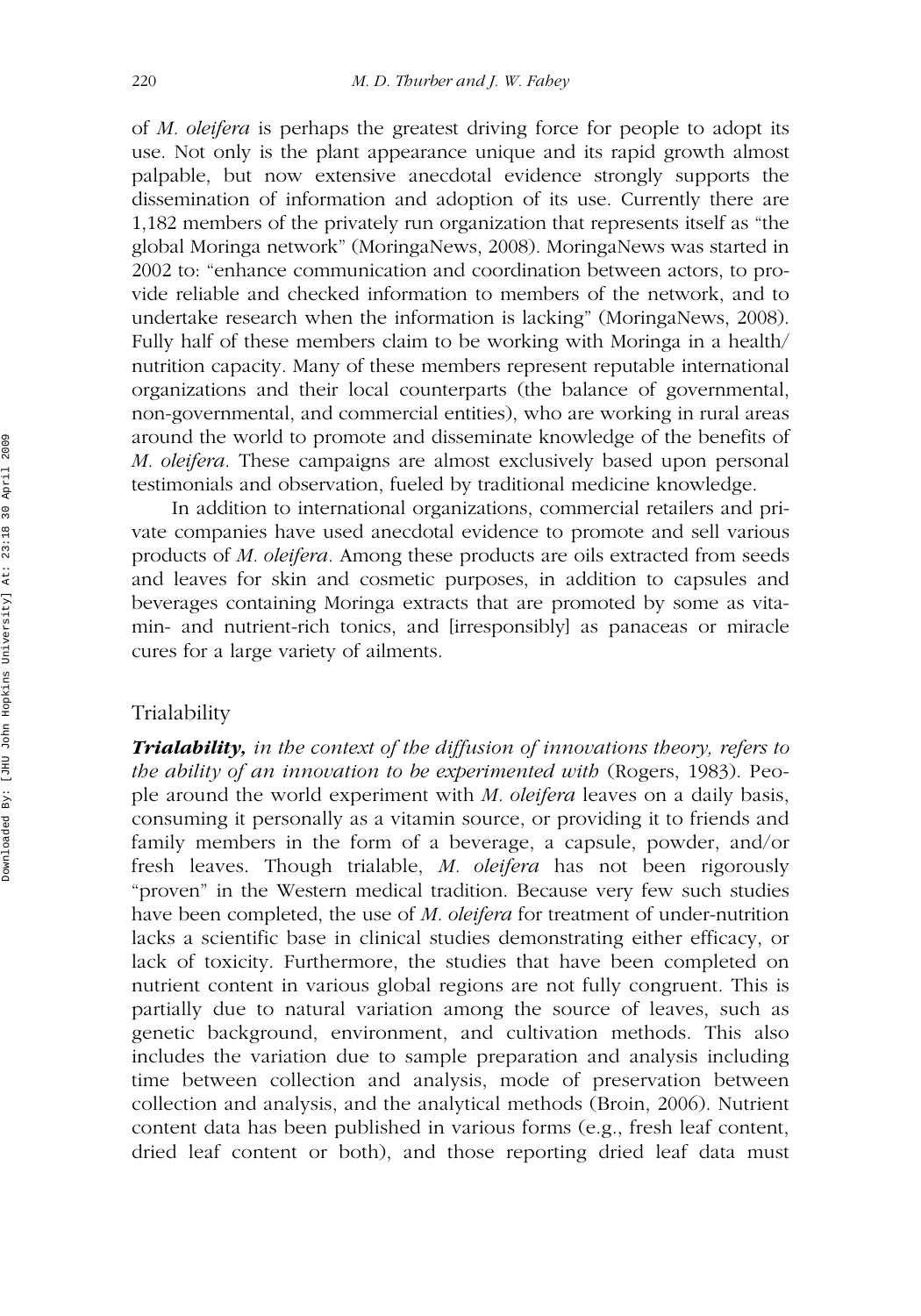differentiate sun drying from shade drying. Though most studies elaborate upon methods of collection and preparation of leaves, the apparent wide variation in the values published in journals reduces credibility in the eyes of some critics.

The lack of robust clinical trials data increases the uncertainty regarding *M. oleifera* nutritional benefits. Uncertainty about adoption of an innovation can lead both to over-adoption by individuals, and to complete lack of adoption due to the unwillingness of thought leaders and lead policy organizations to endorse the innovation. In the case of *M. oleifera*, the innovators or early adopters, (e.g., organizations that disseminate *M. oleifera* information), should provide sound scientific evidence of Moringa's benefits and provide guidance for correct methods and application for use of the leaves. This will provide the comfort and confidence level required by policymakers and decision makers in large international and governmental organizations to support *M. oleifera* as a nutrition intervention, and will also decrease the threat of over-adoption (e.g., use when and where it may not be appropriate for either public health or medical reasons).

#### DISCUSSION

Clinical trials in human beings needs to be implemented in order to provide researchers, international aid agencies, and health care practitioners with the sound scientific evidence needed to support or discourage the adoption of *M. oleifera*. Such studies should embrace (but not be limited to) the following:

- Adherence to widely accepted ethical guidelines, approval by a local institutional review board, and oversight by a medical professional.
- A randomized double blind placebo-controlled<sup>a</sup> study using an appropriately powered number of infants and/or children within the age range of 6 months to 5 years.<sup>b</sup> Blinding or masking may be problematic in this instance due to the intense green color of Moringa leaves.
- Food sources given to both the intervention and the control group should be likeable and culturally appropriate.
- The amount of *M. oleifera* used in the intervention group should be compared to the dietary reference intakes for the study population to assess adequate nutrient supplementation.

Though *M. oleifera* does not have a strong, noticeable taste, the food the leaves are added to will be notably green. Therefore the placebo should be similar in taste and color, such as lettuce.

WHO recommends infants under the age of 6 months should be exclusively breastfed and therefore should not be included in such a study where complementary feeding is involved.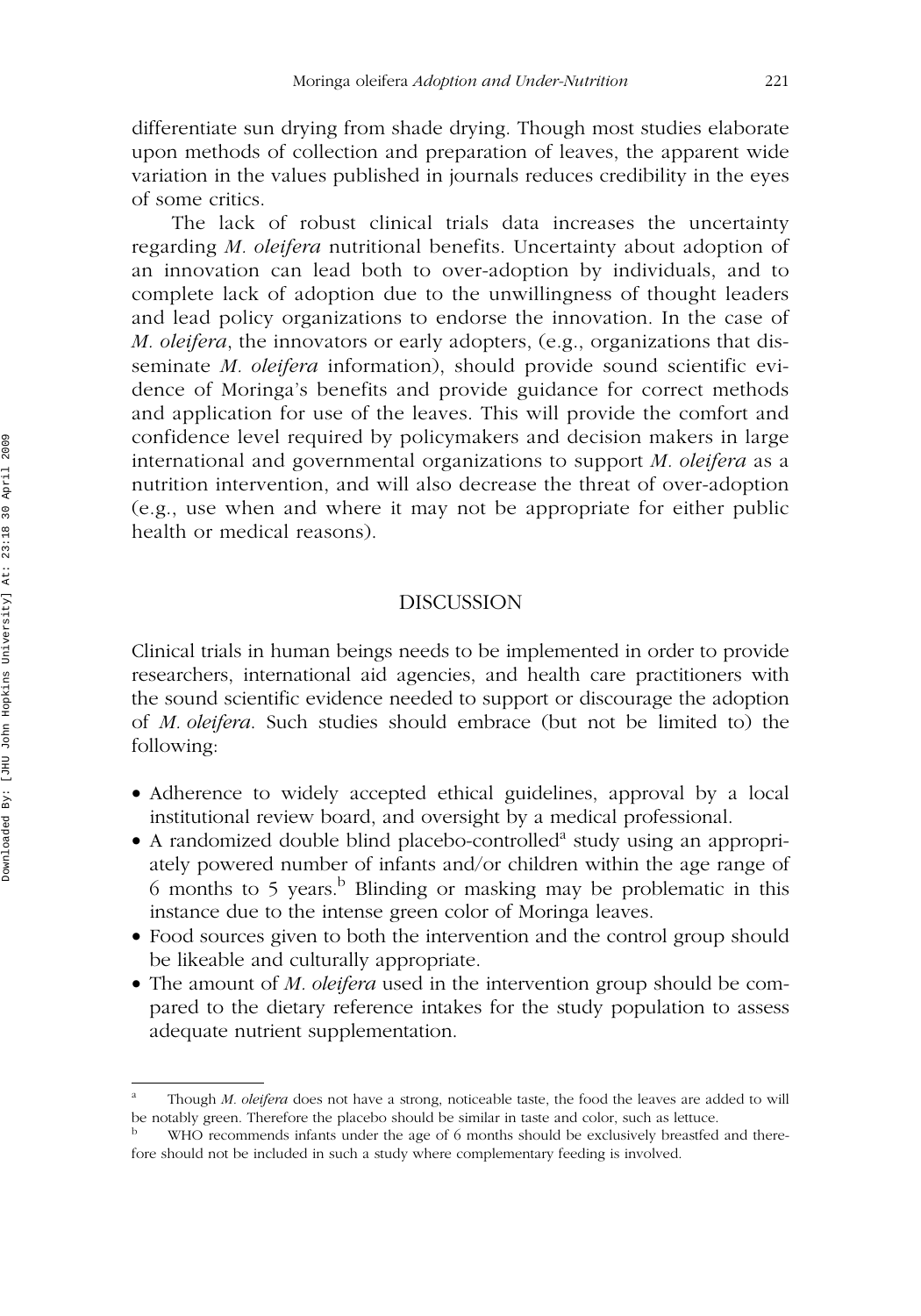- Anthropometry (e.g., height, weight, skinfold, and/or upper arm circumference measurements), should be conducted pre-intervention, during, and post-intervention.
- Blood chemistries would be highly instructive to assess bioavailability of nutrients.
- Physical examinations are critical in order to expedite study termination in the event that there are signs of toxicity at any intake level.
- Health care professionals and researchers should be adequately trained to take measurements.
- Findings must be reported in widely accessible journals. Such obligation to report either positive or negative results should be a pre-requisite for the granting of any research funding.

The state of world hunger and under-nutrition is slowly improving and could in some developing regions be close to its achieving the UN Millennium Development goal – halving the proportion of people who suffer from hunger by 2015 (United Nations, 2000). To achieve this goal, nations have relied on food aid programs and manufactured nutrient supplementation. These programs that use manufactured nutrient-rich powders, high-energy food sources, vitamin A drops, and nutrition centers for severely undernourished children have adequately addressed the once bleak world nutritional status. However, as more emphasis is put on local food based approaches, assessment of local resources for improving nutritional status should be further investigated. *M. oleifera* is one example of a nutrient source that can be grown and used at the individual or societal level. By partnering with appropriate educational modalities to describe its uses and nutritional benefits, communities around the world will be able to participate directly in halving the world's hunger and improving nutritional deficiencies.

The evidence provided herein, pursuant to each of the five attributes of the diffusion of innovations theory, support the adoption of *M. oleifera* as a nutrient supplement. However, there are many gaps in the data that will keep large policy advocates and international aid groups from recommending adoption. In accordance with the diffusion of innovations theory, the anecdotal evidence and the currently extant data suggests that even without an appropriately controlled [by Western medical standards] clinical study, a variety of organizations and individuals will continue to use and promote *M. oleifera*. The uncertainty, regardless of how slight, that *M. oleifera* might not be effective in addressing under-nutrition in disadvantaged populations, requires that additional rigorous trials with human volunteers be carried out rapidly, and that the results, whether positive or negative, be disseminated in peer reviewed, widely accessible journals, so that they can receive the imprimatur of the world nutritional science community.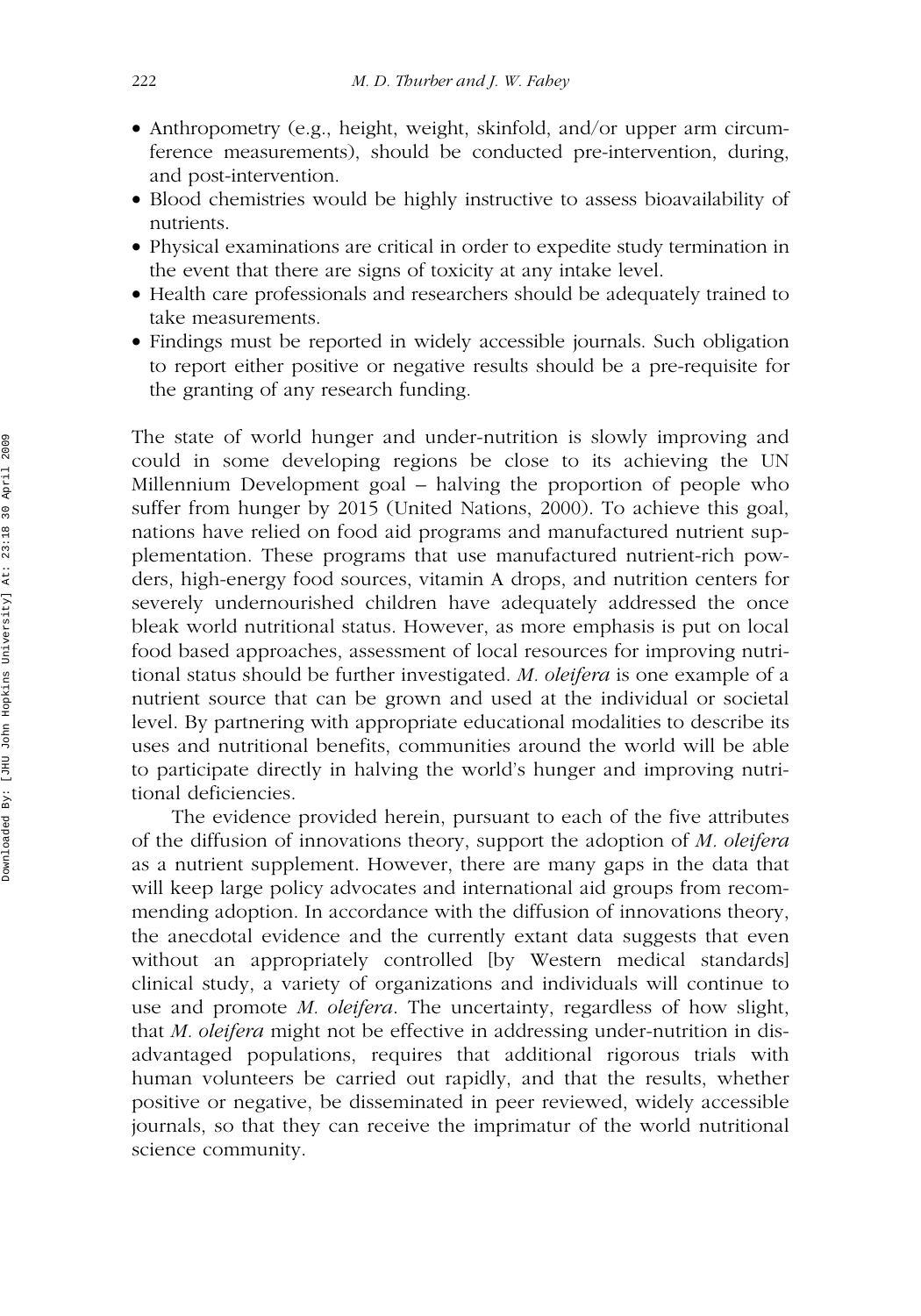#### ACKNOWLEDGEMENTS

Special thanks go to Balbir Mathur, Jeffrey Faus, Lowell Fuglie, Lydia da Ragos, Beth Doerr, Amaglo Newton, Doris Strong, Monica Marcu, and Deepak Acharya, all of whom have generously shared their knowledge and expertise with the authors. We are grateful to the Lewis B. and Dorothy Cullman Foundation and NIH Grant #1R01 CA 93780-05A2 for partial financial support. None of the authors has any conflicts of interest.

#### REFERENCES

- Anwar F., S. Latif, M. Ashraf, and A. H. Gilani. 2007. *Moringa oleifera*: A food plant with multiple medicinal uses. *Phytotherapy Research* 21: 17–25.
- Babu, S. 2000. Rural nutrition interventions with indigenous plant foods-a case study of vitamin A deficiency in Malawi. *Biotechnology, Agronomy, Society, and Environment* 4(3): 169–179.
- Barminas, J. T., M. Charles, and D. Emmanuel. 1998. Mineral composition of nonconventional leafy vegetables. *Plant Foods for Human Nutrition* 53: 29–36.
- Broin, M. 2006. The nutritional value of *Moringa oleifera* Lam. Leaves: what can we learn from figures? [Poster]. 2006 MoringaNews Workshop. [Online]. Available at: http:// www.moringanews.org/doc/GB/Posters/Broin\_poster.pdf (Accessed April 14, 2008).
- Castellón, C. V., and C. J. R. González. 1996. Utilización del marango (*Moringa oleifera*) en la alimentación de novillos en crecimiento bajo régimen de estabulación. Thesis Lic. Zootecnia Managua, Nicaragua, UCA.44.
- Dearing, J. W. 2008. Evolution of diffusion and dissemination theory. *Journal of Public Health Management Practice* 14(2): 99–108.
- Dhar, B., and O. P. Gupta. 1982. Nutritional value of Shigru (*Moringa oleifera* Lam.). *Bulletin of Medico-Ethno-Botanical Research* 3(2–4): 280–288.
- D'Souza, J. and A. R. Kulkarni. 1993. Comparitive studies on nutritive values of tender foliage of seedlings and mature plants of *Moringa oleifera* Lam. *Journal of Economic Taxonomy* 17(2): 479–485.
- Fahey, J. 2005. *Moringa oleifera:* A review of the medical evidence for its nutritional therapeutic, and prophylactic properties. Part 1. [Online]. *Trees for Life Journal* 1(5). Available at: http://www.tfljournal.org/article.php/20051201124931586 (Accessed on July 23, 2008).
- Fleuret, A. 1979. The role of wild foliage plants in the diet. A case study from Lushoto, Tanzania. *Ecology of Food and Nutrition* 27: 1–15.
- Fuglie, L. J. 1999. *The Miracle Tree: Moringa oleifera*: *Natural Nutrition for the Tropics*. Church World Service, Dakar, Senegal.
- Girija, V., D. Sharada, and P. Pushpamma. 1982. Bioavailability of Thiamine, Riboflavin and Niacin from commonly consumed green leafy vegetables in the rural areas of andhra pradesh in India. *International Journal of Vitamin Nutrition Research* 52: 9–13.
- Gopaldas, T., I. Ramakrishnan, T. Grewal, R. Rajalakshmi, and R. P. Devadas. 1973. Use of legumes and green leafy vegetables for infant and young child feeding: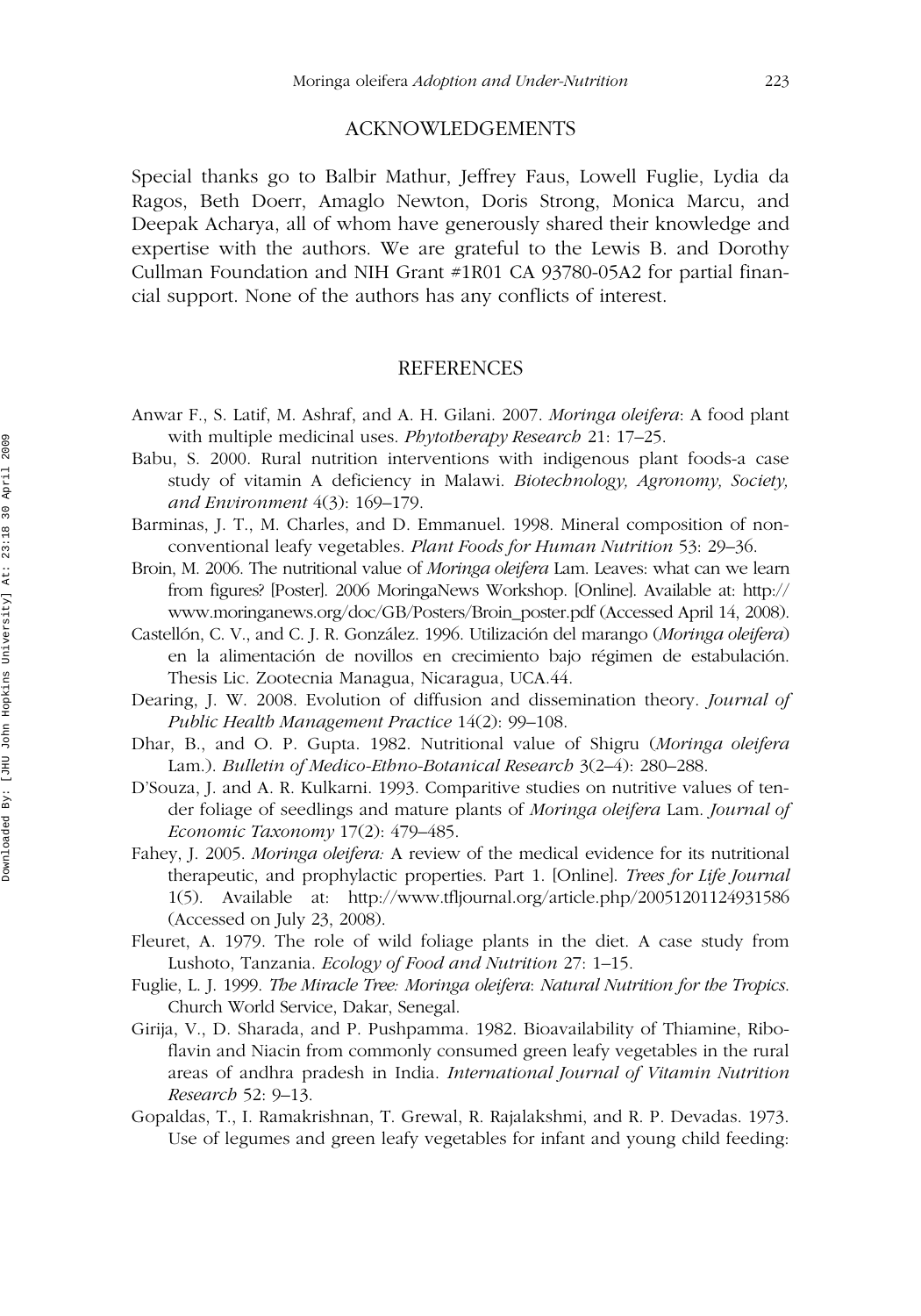summary of results of studies in three different parts of India. *PAG Bulletin* 3(2): 51–53.

- Grivetti, L. E., and B. M. Ogle. 2000. Value of traditional foods in meeting macroand micronutrient needs: the wild plant connection. *Nutrition Research Reviews* 13(1): 31–46.
- Hunter, I. R., and J. L. Stewart. 1993. Foliar nutrient and nutritive content of Central American multipurpose tree species growing at Comayagua, Honduras. *Commonwealth Forestry Review* 72(3): 193–197.
- Kakengi, A. M. V., J. T. Kaijage, S. V. Sarwatt, S. K. Mutayoba, M. N. Shem, and T. Fujihara. 2007. Effect of *Moringa oleifera* leaf meal as a substitute for sunflower seed meal on performance of laying hens in Tanzania. [Online]. *Livestock Research for Rural Development* 19(8). Available at: http://www.lrrd19/8/ kake19120.htm (Accessed on June 20, 2008).
- Kumar, H. D. 2004. Management of nutritional and health needs of malnourished and vegetarian people in India. In *Complementary and Alternative Approaches to Biomedicine*, eds. E. Cooper and N. Yamaguchi, pp. 311–321. London: Kluwer Academic/Plenum Publishers.
- Lockett, C. T., C. C. Calvert, and L. E. Grivetti. 2000. Energy and micronutrient composition of dietary and medicinal wild plants consumed during drought. Study of rural Fulani, Northeastern Nigeria. *International Journal of Food Sciences and Nutrition* 51: 195–208.
- Lockett, C. T. and L. E. Grivetti. 2000. Food-related behaviors during drought: a study of rural Fulani, northeastern Nigeria. *International Journal of Food Sciences and Nutrition* 51: 91–107.
- MoringaNews. 2008. *The MoringaNews network*. [Online]. Available at: http:// www.moringanews.org/reseau\_en.html [Accessed on April 14, 2008].
- Nambiar, V. S., K. Bhadalkar and M. Daxini. 2003. Drumstick leaves as source of vitamin A in ICDS-SFP *Indian Journal of Pediatrics* 70(5): 383–387.
- Nambiar, V. S. and S. Parnami. 2008. Standardization and organoleptic evaluation of Drumstick (*Moringa oleifera*) leaves incorporated into traditional Indian recipes. [Online]. *Trees for Life Journal* 3(2). Available at: http://www.tfljournal.org/ images/articles/20080407133437686\_3.pdf (Accessed April 14, 2008).
- Nambiar, V. S., and S. Seshadri. 2001. Bioavailability trials of *b*-carotene from fresh and dehydrated drumstick leaves (*Moringa oleifera*) in a rat model. *Plant Foods for Human Nutrition* 56: 83–95.
- National Academy of Science, Food and Nutrition Board, Institute of Medicine. 2002/ 2005. Dietary reference intakes for energy, carbohydrate, fiber, fat, fatty acids, cholesterol, protein, and amino acids. [Online]. *The National Academies Press.* Available at: http://www.iom.edu/Object.File/Master/7/300/Webtablemacro.pdf (Accessed on April 14, 2008).
- National Academy of Science, Food and Nutrition Board, Institute of Medicine. 2004. Dietary Reference Intakes (DRIs): Recommended intakes for individuals, vitamins. [Online]. *The National Academies Press*. Available at: http:// www.iom.edu/Object.File/Master/21/372/0.pdf (Accessed on April 14, 2008).
- Nautiyal, B. P., and K. G. Venkataraman. 1987. Moringa (Drumstick)-An ideal tree for social forestry: Growing conditions and uses-Part 1. *MYFOREST* 23(1): 53–58.